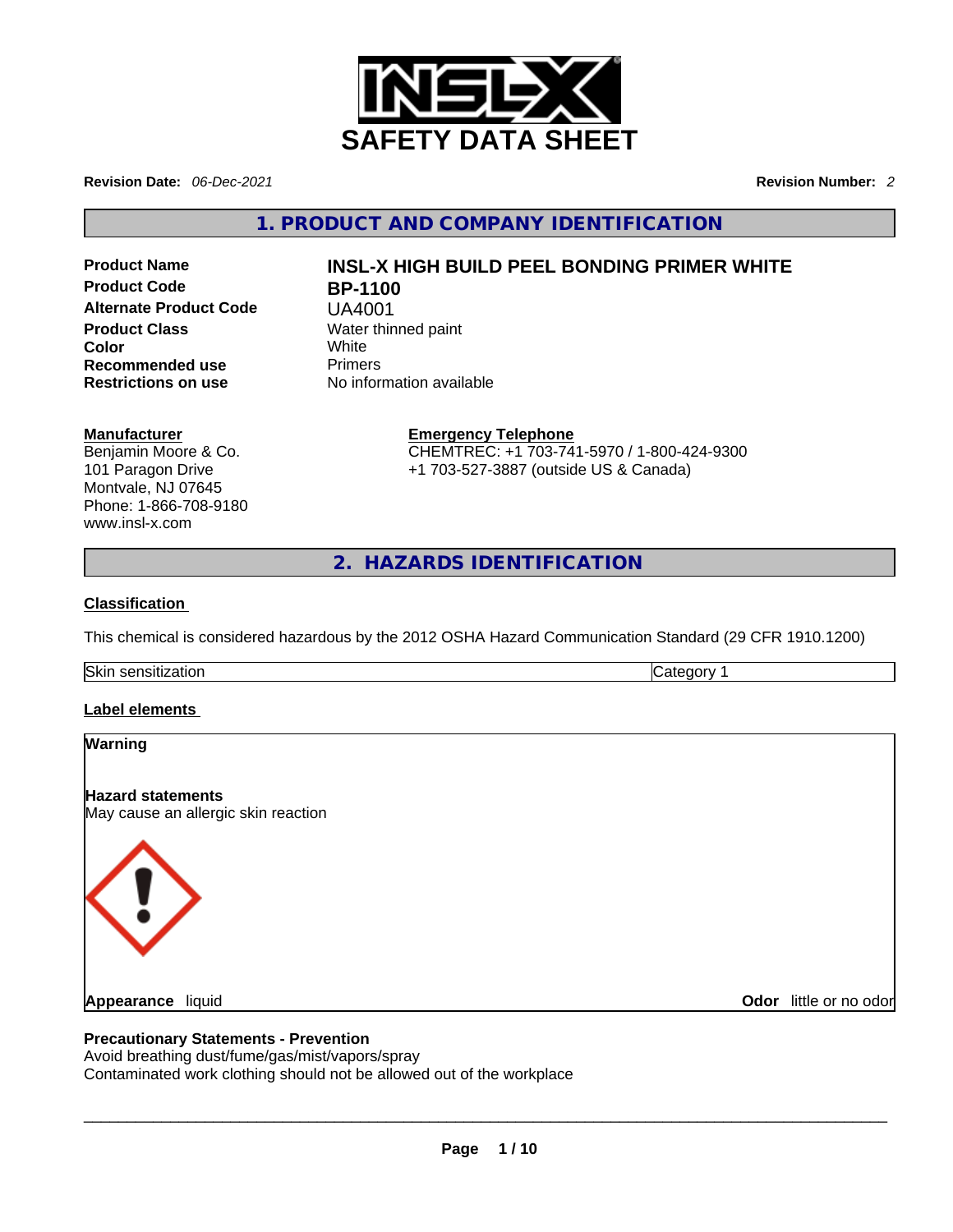Wear protective gloves

#### **Skin**

IF ON SKIN: Wash with plenty of soap and water If skin irritation or rash occurs: Get medical advice/attention Wash contaminated clothing before reuse

#### **Precautionary Statements - Disposal**

Dispose of contents/container to an approved waste disposal plant

#### **Hazards not otherwise classified (HNOC)**

Not applicable

#### **Other information**

No information available

 **WARNING:** This product contains isothiazolinone compounds at levels of <0.1%. These substances are biocides commonly found in most paints and a variety of personal care products as a preservative. Certain individuals may be sensitive or allergic to these substances, even at low levels.

## **3. COMPOSITION INFORMATION ON COMPONENTS**

| <b>Chemical name</b>                                                         | <b>CAS No.</b> | Weight-%    |
|------------------------------------------------------------------------------|----------------|-------------|
| Nepheline syenite                                                            | 37244-96-5     | $5 - 10$    |
| Kaolin, calcined                                                             | 92704-41-1     | $5 - 10$    |
| Titanium dioxide                                                             | 13463-67-7     | $-5$        |
| Diatomaceous earth                                                           | 61790-53-2     | - 5         |
| Propanoic acid, 2-methyl-, monoester with<br>2,2,4-trimethyl-1,3-pentanediol | 25265-77-4     | $1 - 5$     |
| Zinc oxide                                                                   | 1314-13-2      | $0.5 - 1$   |
| Sodium C14-C16 olefin sulfonate                                              | 68439-57-6     | $0.1 - 0.5$ |
| Carbamic acid, butyl-, 3-iodo-2-propynyl ester                               | 55406-53-6     | $0.1 - 0.5$ |

# **4. FIRST AID MEASURES**

| <b>General Advice</b> | No hazards which require special first aid measures.                                                                                                                                                                                |
|-----------------------|-------------------------------------------------------------------------------------------------------------------------------------------------------------------------------------------------------------------------------------|
| <b>Eye Contact</b>    | Rinse thoroughly with plenty of water for at least 15 minutes and consult a<br>physician.                                                                                                                                           |
| <b>Skin Contact</b>   | Wash off immediately with soap and plenty of water while removing all<br>contaminated clothes and shoes. If skin irritation persists, call a physician. Wash<br>clothing before reuse. Destroy contaminated articles such as shoes. |
| <b>Inhalation</b>     | Move to fresh air. If symptoms persist, call a physician.                                                                                                                                                                           |
| Ingestion             | Clean mouth with water and afterwards drink plenty of water. Consult a physician<br>if necessary.                                                                                                                                   |
| <b>Most Important</b> | May cause allergic skin reaction.                                                                                                                                                                                                   |
|                       |                                                                                                                                                                                                                                     |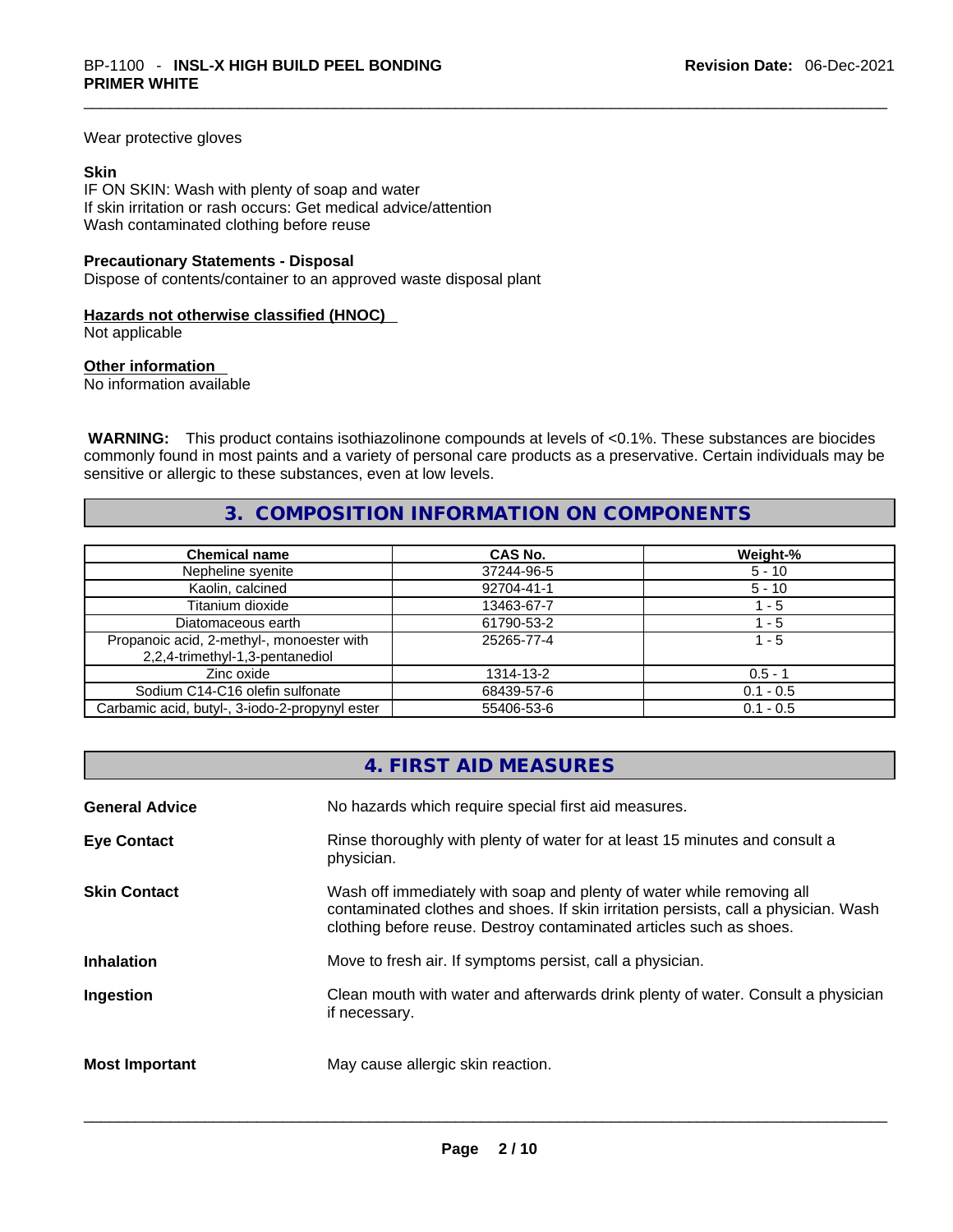| <b>Symptoms/Effects</b>                                                                    |                                                                                                                                              |
|--------------------------------------------------------------------------------------------|----------------------------------------------------------------------------------------------------------------------------------------------|
| <b>Notes To Physician</b><br>Treat symptomatically.                                        |                                                                                                                                              |
|                                                                                            | 5. FIRE-FIGHTING MEASURES                                                                                                                    |
| <b>Suitable Extinguishing Media</b>                                                        | Use extinguishing measures that are appropriate to local<br>circumstances and the surrounding environment.                                   |
| Protective equipment and precautions for firefighters                                      | As in any fire, wear self-contained breathing apparatus<br>pressure-demand, MSHA/NIOSH (approved or equivalent)<br>and full protective gear. |
| <b>Specific Hazards Arising From The Chemical</b>                                          | Closed containers may rupture if exposed to fire or<br>extreme heat.                                                                         |
| <b>Sensitivity to mechanical impact</b>                                                    | No.                                                                                                                                          |
| Sensitivity to static discharge                                                            | No                                                                                                                                           |
| <b>Flash Point Data</b><br>Flash point (°F)<br>Flash Point (°C)<br><b>Method</b>           | Not applicable<br>Not applicable<br>Not applicable                                                                                           |
| <b>Flammability Limits In Air</b>                                                          |                                                                                                                                              |
| Lower flammability limit:<br><b>Upper flammability limit:</b>                              | Not applicable<br>Not applicable                                                                                                             |
| Flammability: 0<br><b>NFPA</b><br>Health: 1                                                | <b>Instability: 0</b><br><b>Special: Not Applicable</b>                                                                                      |
| <b>NFPA Legend</b><br>0 - Not Hazardous<br>1 - Slightly<br>2 - Moderate<br>$\Omega = 1.13$ |                                                                                                                                              |

- 3 High
- 4 Severe

*The ratings assigned are only suggested ratings, the contractor/employer has ultimate responsibilities for NFPA ratings where this system is used.* 

*Additional information regarding the NFPA rating system is available from the National Fire Protection Agency (NFPA) at www.nfpa.org.* 

# **6. ACCIDENTAL RELEASE MEASURES**

| <b>Personal Precautions</b>      | Avoid contact with skin, eyes and clothing. Ensure adequate ventilation.                             |
|----------------------------------|------------------------------------------------------------------------------------------------------|
| <b>Other Information</b>         | Prevent further leakage or spillage if safe to do so.                                                |
| <b>Environmental precautions</b> | See Section 12 for additional Ecological Information.                                                |
| <b>Methods for Cleaning Up</b>   | Soak up with inert absorbent material. Sweep up and shovel into suitable<br>containers for disposal. |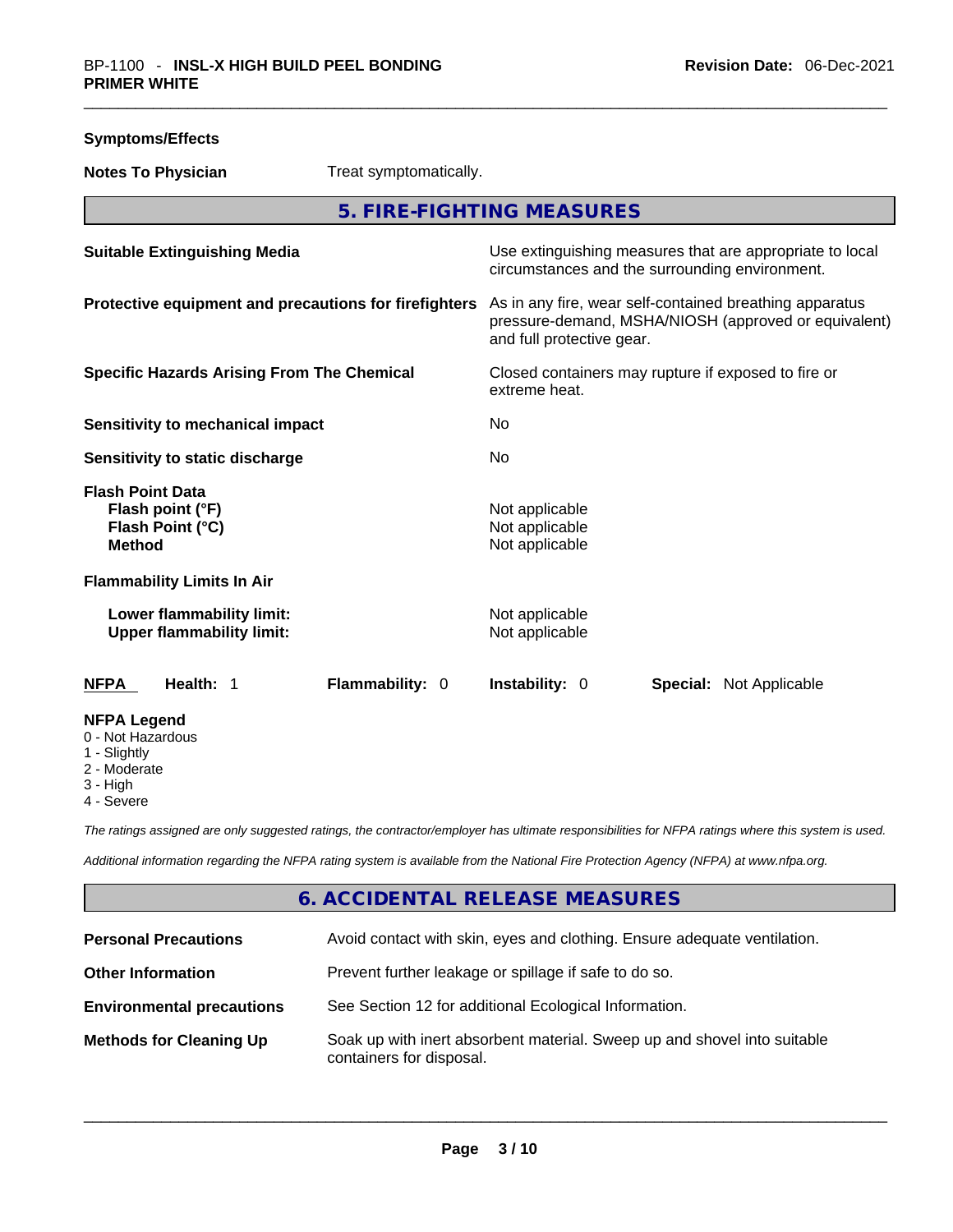|                               | 7. HANDLING AND STORAGE                                                                                                                                                          |
|-------------------------------|----------------------------------------------------------------------------------------------------------------------------------------------------------------------------------|
| <b>Handling</b>               | Avoid contact with skin, eyes and clothing. Avoid breathing vapors, spray mists or<br>sanding dust. In case of insufficient ventilation, wear suitable respiratory<br>equipment. |
| <b>Storage</b>                | Keep container tightly closed. Keep out of the reach of children.                                                                                                                |
| <b>Incompatible Materials</b> | No information available                                                                                                                                                         |

**8. EXPOSURE CONTROLS/PERSONAL PROTECTION** 

#### **Exposure Limits**

| <b>Chemical name</b> | <b>ACGIH TLV</b>                                  | <b>OSHA PEL</b>          |
|----------------------|---------------------------------------------------|--------------------------|
| Titanium dioxide     | TWA: $10 \text{ mg/m}^3$                          | 15 mg/m $3$ - TWA        |
| Diatomaceous earth   | N/E                                               |                          |
|                      |                                                   | 20 mppcf - TWA           |
| Zinc oxide           | STEL: 10 mg/m <sup>3</sup> respirable particulate | $5 \text{ mg/m}^3$ - TWA |
|                      | matter                                            | 15 mg/m $3$ - TWA        |
|                      | TWA: 2 mg/m <sup>3</sup> respirable particulate   |                          |
|                      | matter                                            |                          |

#### **Legend**

ACGIH - American Conference of Governmental Industrial Hygienists Exposure Limits OSHA - Occupational Safety & Health Administration Exposure Limits N/E - Not Established

| <b>Engineering Measures</b>                                                                                                   | Ensure adequate ventilation, especially in confined areas.                                                                                                  |
|-------------------------------------------------------------------------------------------------------------------------------|-------------------------------------------------------------------------------------------------------------------------------------------------------------|
| <b>Personal Protective Equipment</b><br><b>Eye/Face Protection</b><br><b>Skin Protection</b><br><b>Respiratory Protection</b> | Safety glasses with side-shields.<br>Protective gloves and impervious clothing.<br>In case of insufficient ventilation wear suitable respiratory equipment. |
| <b>Hygiene Measures</b>                                                                                                       | Avoid contact with skin, eyes and clothing. Remove and wash contaminated<br>clothing before re-use. Wash thoroughly after handling.                         |

# **9. PHYSICAL AND CHEMICAL PROPERTIES**

| Appearance              | liquid            |  |
|-------------------------|-------------------|--|
| Odor                    | little or no odor |  |
| <b>Odor Threshold</b>   | No information av |  |
| Density (Ibs/gal)       | $9.9 - 10.3$      |  |
| <b>Specific Gravity</b> | $1.19 - 1.23$     |  |
| рH                      | No information av |  |
| <b>Viscosity (cps)</b>  | No information av |  |
| Solubility(ies)         | No information av |  |
| <b>Water solubility</b> | No information av |  |
| <b>Evaporation Rate</b> | No information av |  |
| Vapor pressure          | No information av |  |
| Vapor density           | No information av |  |

**Odor** little or no odor **No information available Density (lbs/gal)** 9.9 - 10.3 **Specific Gravity** 1.19 - 1.23 **No information available Viscosity (cps)** No information available **No information available No information available Evaporation Rate** No information available No information available<br>No information available **Vapor density** No information available \_\_\_\_\_\_\_\_\_\_\_\_\_\_\_\_\_\_\_\_\_\_\_\_\_\_\_\_\_\_\_\_\_\_\_\_\_\_\_\_\_\_\_\_\_\_\_\_\_\_\_\_\_\_\_\_\_\_\_\_\_\_\_\_\_\_\_\_\_\_\_\_\_\_\_\_\_\_\_\_\_\_\_\_\_\_\_\_\_\_\_\_\_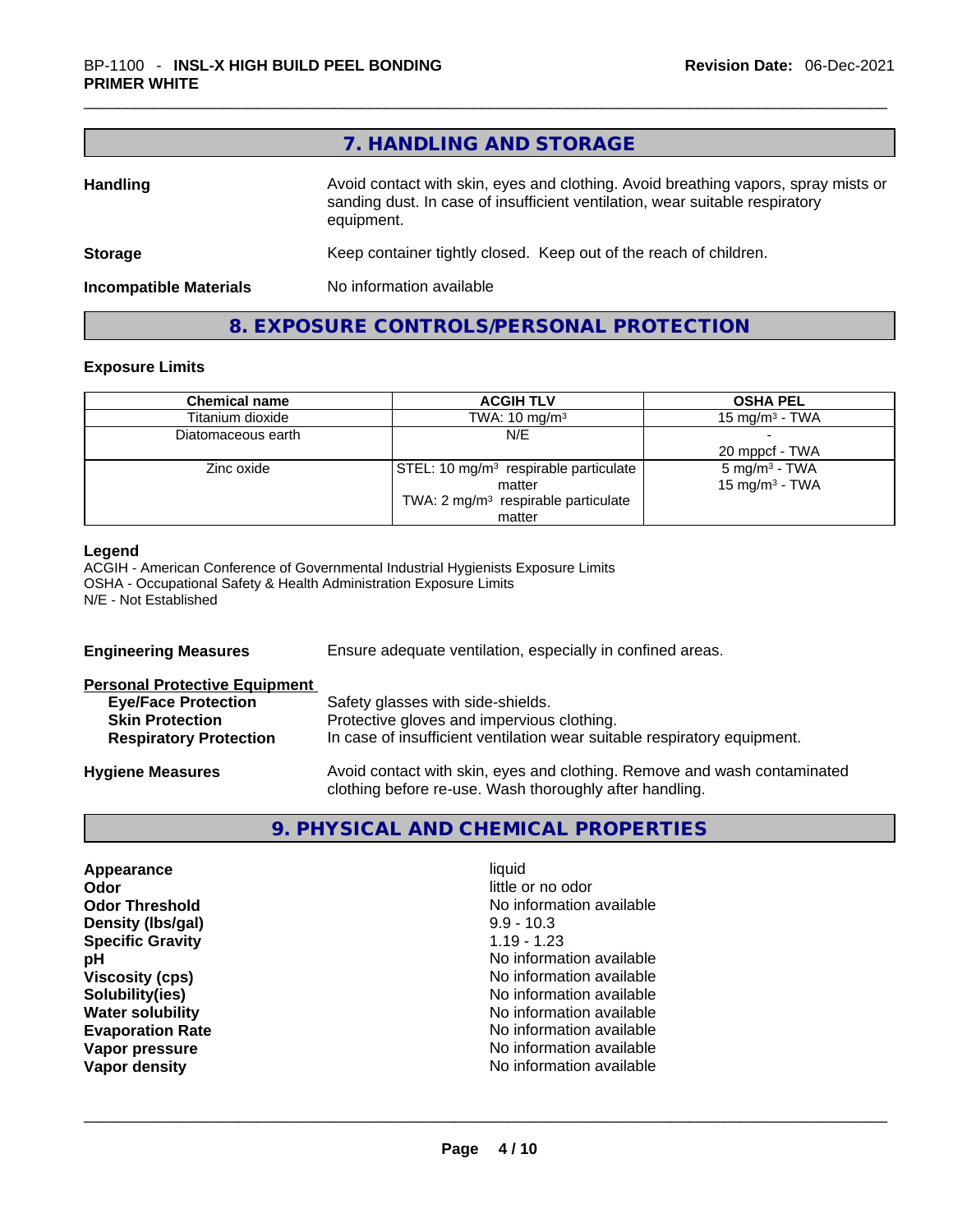| Wt. % Solids                         | 45 - 55                  |
|--------------------------------------|--------------------------|
| Vol. % Solids                        | $35 - 45$                |
| Wt. % Volatiles                      | $45 - 55$                |
| Vol. % Volatiles                     | $55 - 65$                |
| <b>VOC Regulatory Limit (g/L)</b>    | < 100                    |
| <b>Boiling Point (°F)</b>            | 212                      |
| <b>Boiling Point (°C)</b>            | 100                      |
| Freezing point (°F)                  | 32                       |
| <b>Freezing Point (°C)</b>           | 0                        |
| Flash point (°F)                     | Not applicable           |
| Flash Point (°C)                     | Not applicable           |
| <b>Method</b>                        | Not applicable           |
| <b>Flammability (solid, gas)</b>     | Not applicable           |
| <b>Upper flammability limit:</b>     | Not applicable           |
| Lower flammability limit:            | Not applicable           |
| <b>Autoignition Temperature (°F)</b> | No information available |
| <b>Autoignition Temperature (°C)</b> | No information available |
| Decomposition Temperature (°F)       | No information available |
| Decomposition Temperature (°C)       | No information available |
| <b>Partition coefficient</b>         | No information available |

# **10. STABILITY AND REACTIVITY**

| <b>Reactivity</b>                       | Not Applicable                           |
|-----------------------------------------|------------------------------------------|
| <b>Chemical Stability</b>               | Stable under normal conditions.          |
| <b>Conditions to avoid</b>              | Prevent from freezing.                   |
| <b>Incompatible Materials</b>           | No materials to be especially mentioned. |
| <b>Hazardous Decomposition Products</b> | None under normal use.                   |
| Possibility of hazardous reactions      | None under normal conditions of use.     |

# **11. TOXICOLOGICAL INFORMATION**

| <b>Product Information</b>                                                                 |                                           |  |
|--------------------------------------------------------------------------------------------|-------------------------------------------|--|
| Information on likely routes of exposure                                                   |                                           |  |
| <b>Principal Routes of Exposure</b>                                                        | Eye contact, skin contact and inhalation. |  |
| <b>Acute Toxicity</b>                                                                      |                                           |  |
| <b>Product Information</b>                                                                 | No information available                  |  |
| Symptoms related to the physical, chemical and toxicological characteristics               |                                           |  |
| <b>Symptoms</b>                                                                            | No information available                  |  |
| Delayed and immediate effects as well as chronic effects from short and long-term exposure |                                           |  |
|                                                                                            |                                           |  |
|                                                                                            |                                           |  |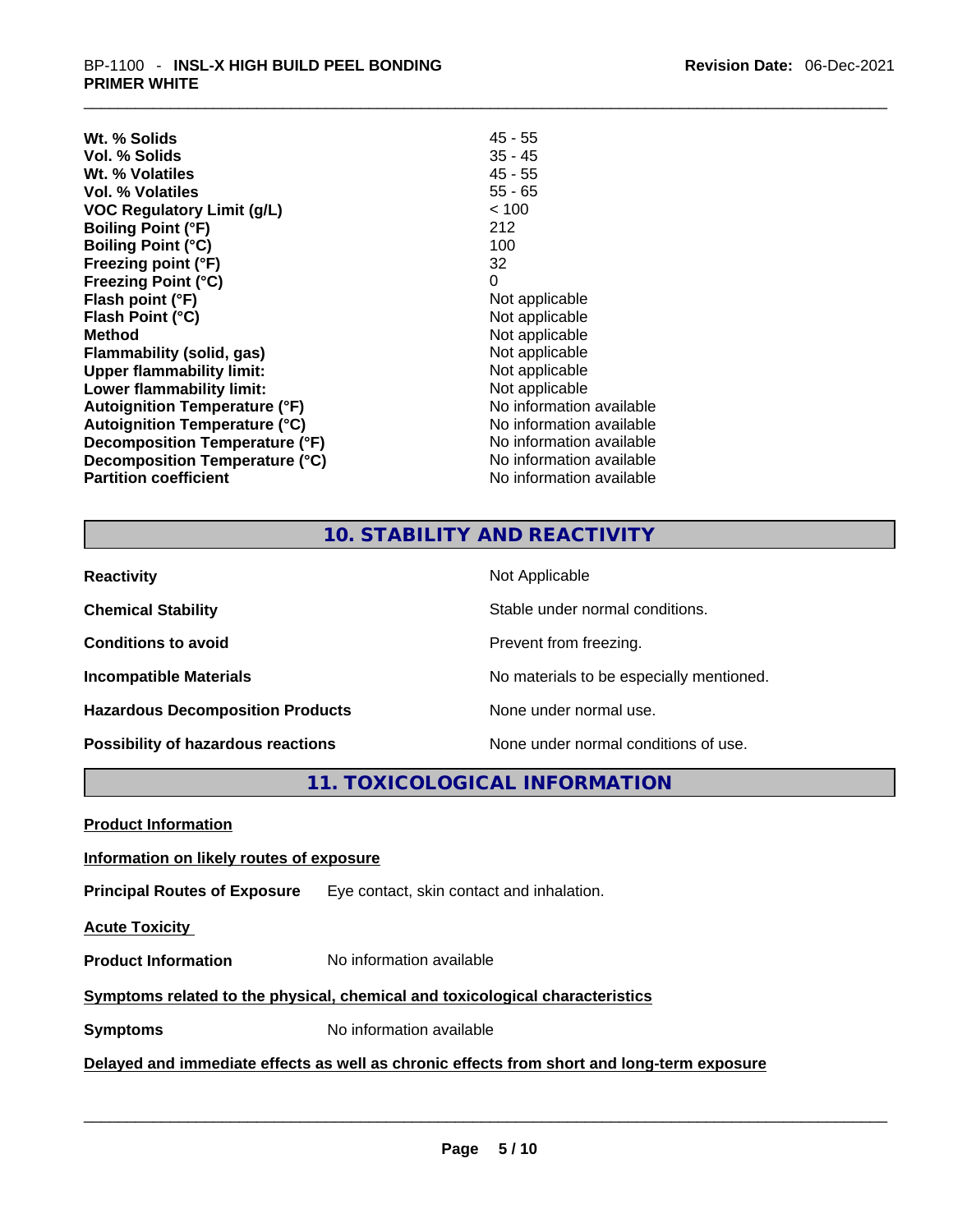| Eye contact                     | May cause slight irritation.                                                                                    |
|---------------------------------|-----------------------------------------------------------------------------------------------------------------|
| <b>Skin contact</b>             | Substance may cause slight skin irritation. Prolonged or repeated contact may dry<br>skin and cause irritation. |
| <b>Inhalation</b>               | May cause irritation of respiratory tract.                                                                      |
| Ingestion                       | Ingestion may cause gastrointestinal irritation, nausea, vomiting and diarrhea.                                 |
| <b>Sensitization</b>            | May cause an allergic skin reaction                                                                             |
| <b>Neurological Effects</b>     | No information available.                                                                                       |
| <b>Mutagenic Effects</b>        | No information available.                                                                                       |
| <b>Reproductive Effects</b>     | No information available.                                                                                       |
| <b>Developmental Effects</b>    | No information available.                                                                                       |
| Target organ effects            | No information available.                                                                                       |
| <b>STOT - single exposure</b>   | No information available.                                                                                       |
| <b>STOT - repeated exposure</b> | No information available.                                                                                       |
| Other adverse effects           | No information available.                                                                                       |
| <b>Aspiration Hazard</b>        | No information available                                                                                        |

**Numerical measures of toxicity**

**The following values are calculated based on chapter 3.1 of the GHS document**

**ATEmix (inhalation-dust/mist)** 300.4 mg/L

#### **Component Information**

| Chemical name                                                                                 | Oral LD50             | Dermal LD50            | Inhalation LC50                                                           |
|-----------------------------------------------------------------------------------------------|-----------------------|------------------------|---------------------------------------------------------------------------|
| Kaolin, calcined<br>92704-41-1                                                                | $>$ 2000 mg/kg (Rat)  |                        |                                                                           |
| Titanium dioxide<br>13463-67-7                                                                | $> 10000$ mg/kg (Rat) |                        |                                                                           |
| Propanoic acid, 2-methyl-,<br>monoester with<br>2,2,4-trimethyl-1,3-pentanediol<br>25265-77-4 | $= 3200$ mg/kg (Rat)  | $> 15200$ mg/kg (Rat)  |                                                                           |
| Zinc oxide<br>1314-13-2                                                                       | $>$ 5000 mg/kg (Rat)  |                        |                                                                           |
| Sodium C14-C16 olefin sulfonate<br>68439-57-6                                                 | $= 2220$ mg/kg (Rat)  | $> 740$ mg/kg (Rabbit) | $> 52$ mg/L (Rat) 4 h                                                     |
| Carbamic acid, butyl-,<br>3-iodo-2-propynyl ester<br>55406-53-6                               | $= 1470$ mg/kg (Rat)  | $>$ 2000 mg/kg (Rat)   | $= 0.67$ mg/L (Rat) 4 h = 0.63 mg/L<br>Rat $) 4 h = 0.99$ mg/L (Rat ) 4 h |

#### **Chronic Toxicity**

#### **Carcinogenicity**

*The information below indicates whether each agency has listed any ingredient as a carcinogen:.* 

| <b>Chemical name</b> | IARC                 | <b>NTP</b> | OSHA   |
|----------------------|----------------------|------------|--------|
|                      | 2B<br>Possible Human |            | ∟isted |
| Titanium<br>dioxide  | Carcinogen           |            |        |

• Although IARC has classified titanium dioxide as possibly carcinogenic to humans (2B), their summary concludes: "No significant exposure to titanium dioxide is thought to occur during the use of products in which titanium dioxide is bound to other materials, such as paint." \_\_\_\_\_\_\_\_\_\_\_\_\_\_\_\_\_\_\_\_\_\_\_\_\_\_\_\_\_\_\_\_\_\_\_\_\_\_\_\_\_\_\_\_\_\_\_\_\_\_\_\_\_\_\_\_\_\_\_\_\_\_\_\_\_\_\_\_\_\_\_\_\_\_\_\_\_\_\_\_\_\_\_\_\_\_\_\_\_\_\_\_\_

#### **Legend**

IARC - International Agency for Research on Cancer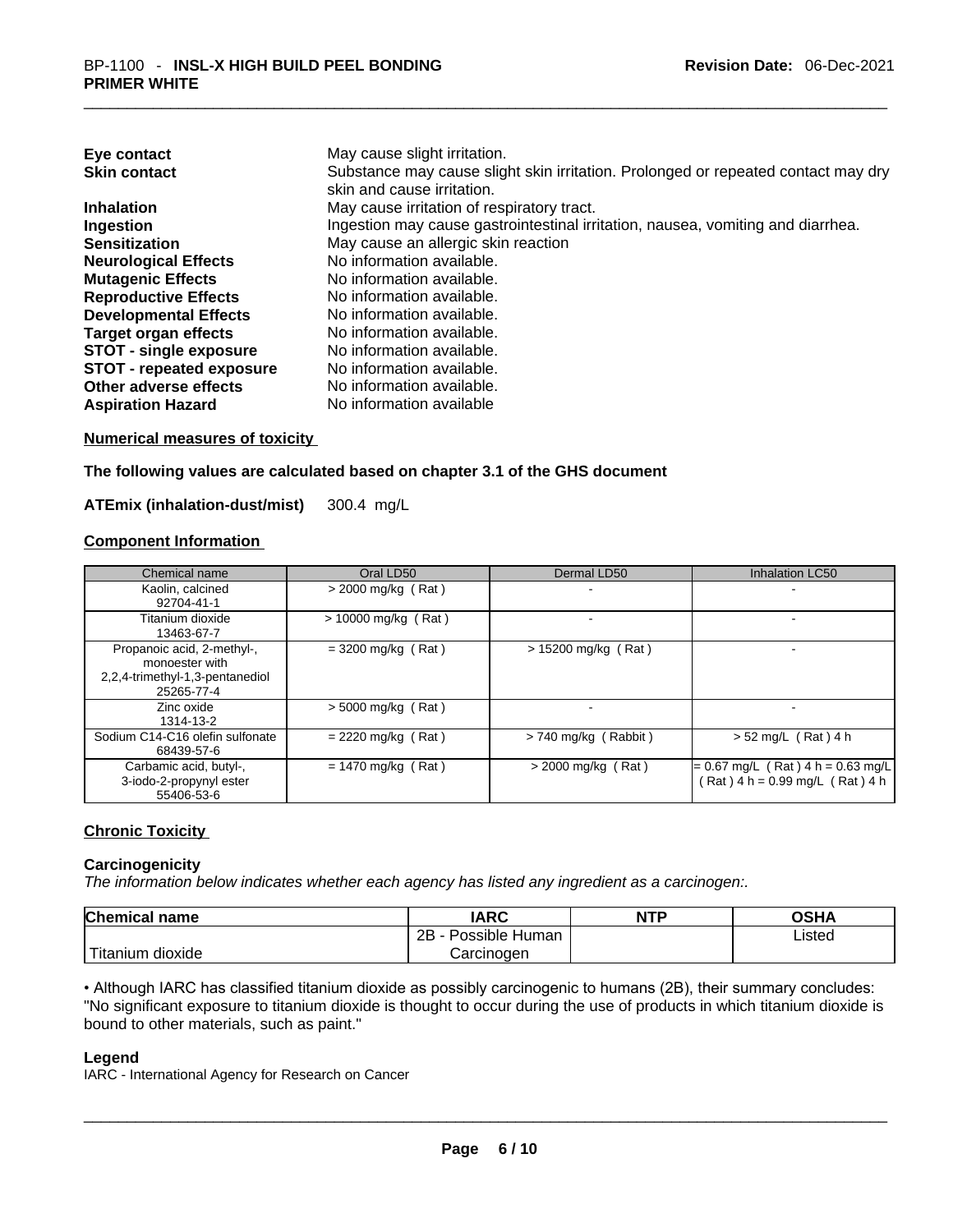NTP - National Toxicity Program OSHA - Occupational Safety & Health Administration

**12. ECOLOGICAL INFORMATION** 

#### **Ecotoxicity Effects**

The environmental impact of this product has not been fully investigated.

#### **Product Information**

#### **Acute Toxicity to Fish**

No information available

#### **Acute Toxicity to Aquatic Invertebrates**

No information available

**Acute Toxicity to Aquatic Plants**

No information available

#### **Persistence / Degradability**

No information available.

#### **Bioaccumulation**

There is no data for this product.

#### **Mobility in Environmental Media**

No information available.

#### **Ozone**

No information available

#### **Component Information**

#### **Acute Toxicity to Fish**

Titanium dioxide  $LC50:$  > 1000 mg/L (Fathead Minnow - 96 hr.) Carbamic acid, butyl-, 3-iodo-2-propynyl ester LC50: 230 µg/L (Bluegill sunfish - 96 hr.)

#### **Acute Toxicity to Aquatic Invertebrates**

No information available

#### **Acute Toxicity to Aquatic Plants**

No information available

# **13. DISPOSAL CONSIDERATIONS**

**Waste Disposal Method** Dispose of in accordance with federal, state, and local regulations. Local requirements may vary, consult your sanitation department or state-designated environmental protection agency for more disposal options.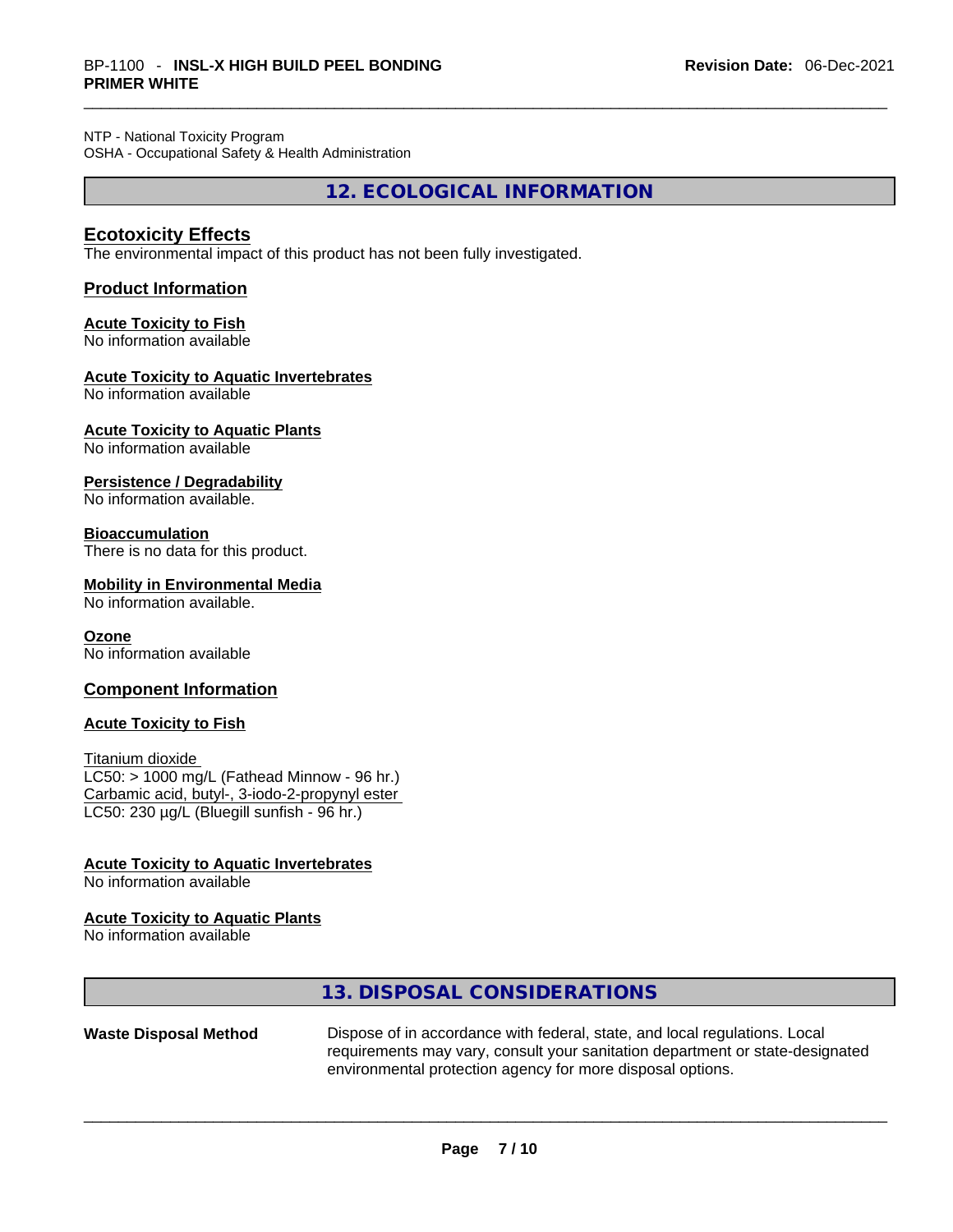|                                                  | 14. TRANSPORT INFORMATION                                                                |  |
|--------------------------------------------------|------------------------------------------------------------------------------------------|--|
| <b>DOT</b>                                       | Not regulated                                                                            |  |
| <b>ICAO / IATA</b>                               | Not regulated                                                                            |  |
| <b>IMDG / IMO</b>                                | Not regulated                                                                            |  |
|                                                  | <b>15. REGULATORY INFORMATION</b>                                                        |  |
| <b>International Inventories</b>                 |                                                                                          |  |
| <b>TSCA: United States</b><br><b>DSL: Canada</b> | Yes - All components are listed or exempt.<br>Yes - All components are listed or exempt. |  |
| _                                                |                                                                                          |  |

### **Federal Regulations**

| SARA 311/312 hazardous categorization |     |  |
|---------------------------------------|-----|--|
| Acute health hazard                   | Yes |  |
| Chronic Health Hazard                 | No  |  |
| Fire hazard                           | No  |  |
| Sudden release of pressure hazard     | No  |  |
| Reactive Hazard                       | No  |  |
|                                       |     |  |

#### **SARA 313**

Section 313 of Title III of the Superfund Amendments and Reauthorization Act of 1986 (SARA). This product contains a chemical or chemicals which are subject to the reporting requirements of the Act and Title 40 of the Code of Federal Regulations, Part 372:

*None*

**Clean Air Act,Section 112 Hazardous Air Pollutants (HAPs) (see 40 CFR 61)**

This product contains the following HAPs:

*None*

#### **US State Regulations**

#### **California Proposition 65**

**WARNING:** This product can expose you to chemicals including Titanium dioxide, which are known to the State of California to cause cancer, and Ethylene glycol which are known to the State of California to cause birth defects or other reproductive harm. For more information go to www.P65Warnings.ca.gov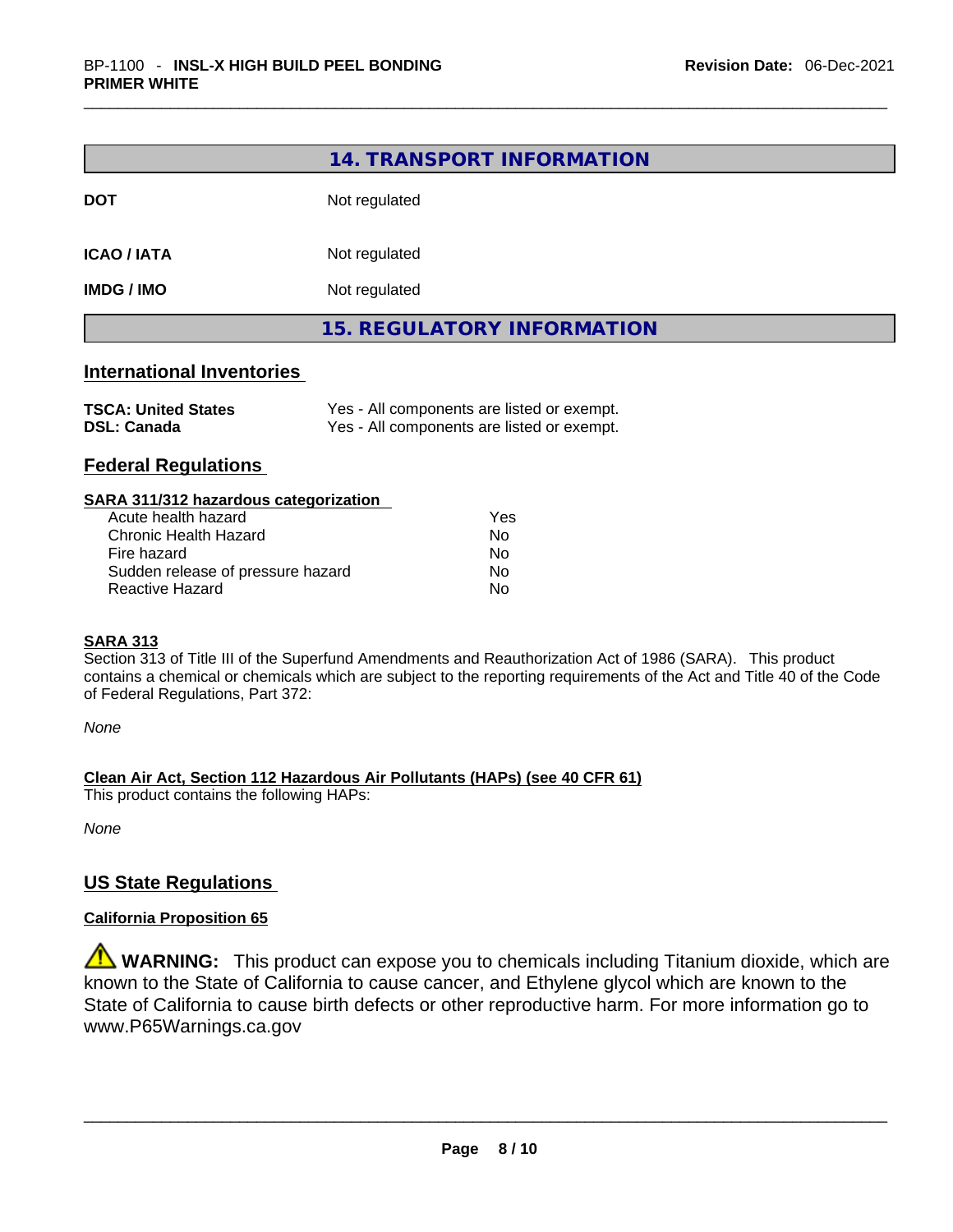#### **State Right-to-Know**

| <b>Chemical name</b>    | Massachusetts | <b>New Jersey</b> | Pennsylvania |
|-------------------------|---------------|-------------------|--------------|
| Titanium dioxide        |               |                   |              |
| Diatomaceous earth      |               |                   |              |
| Carbamic acid, butyl-,  |               |                   |              |
| 3-iodo-2-propynyl ester |               |                   |              |

#### **Legend**

X - Listed

# **16. OTHER INFORMATION**

| HMIS - | Health: 1 | <b>Flammability: 0</b> | <b>Reactivity: 0 PPE: -</b> |  |
|--------|-----------|------------------------|-----------------------------|--|
|        |           |                        |                             |  |

#### **HMIS Legend**

- 0 Minimal Hazard
- 1 Slight Hazard
- 2 Moderate Hazard
- 3 Serious Hazard
- 4 Severe Hazard
- \* Chronic Hazard
- X Consult your supervisor or S.O.P. for "Special" handling instructions.

Note: The PPE rating has intentionally been left blank. Choose appropriate PPE that will protect employees from the hazards the material will *present under the actual normal conditions of use.* 

*Caution: HMISÒ ratings are based on a 0-4 rating scale, with 0 representing minimal hazards or risks, and 4 representing significant hazards or risks. Although HMISÒ ratings are not required on MSDSs under 29 CFR 1910.1200, the preparer, has chosen to provide them. HMISÒ ratings are to be used only in conjunction with a fully implemented HMISÒ program by workers who have received appropriate HMISÒ training. HMISÒ is a registered trade and service mark of the NPCA. HMISÒ materials may be purchased exclusively from J. J. Keller (800) 327-6868.* 

 **WARNING!** If you scrape, sand, or remove old paint, you may release lead dust. LEAD IS TOXIC. EXPOSURE TO LEAD DUST CAN CAUSE SERIOUS ILLNESS, SUCH AS BRAIN DAMAGE, ESPECIALLY IN CHILDREN. PREGNANT WOMEN SHOULD ALSO AVOID EXPOSURE.Wear a NIOSH approved respirator to control lead exposure. Clean up carefully with a HEPA vacuum and a wet mop. Before you start, find out how to protect yourself and your family by contacting the National Lead Information Hotline at 1-800-424-LEAD or log on to www.epa.gov/lead.

| <b>Prepared By</b>                               | <b>Product Stewardship Department</b><br>Benjamin Moore & Co.<br>101 Paragon Drive<br>Montvale, NJ 07645<br>800-225-5554 |  |
|--------------------------------------------------|--------------------------------------------------------------------------------------------------------------------------|--|
| <b>Revision Date:</b><br><b>Revision Summary</b> | 06-Dec-2021<br>Not available                                                                                             |  |

Disclaimer

The information contained herein is presented in good faith and believed to be accurate as of the effective date shown above. This information is furnished without warranty of any kind. Employers should use this information only as a **supplement to other information gathered by them and must make independent determination of suitability and** completeness of information from all sources to assure proper use of these materials and the safety and health of